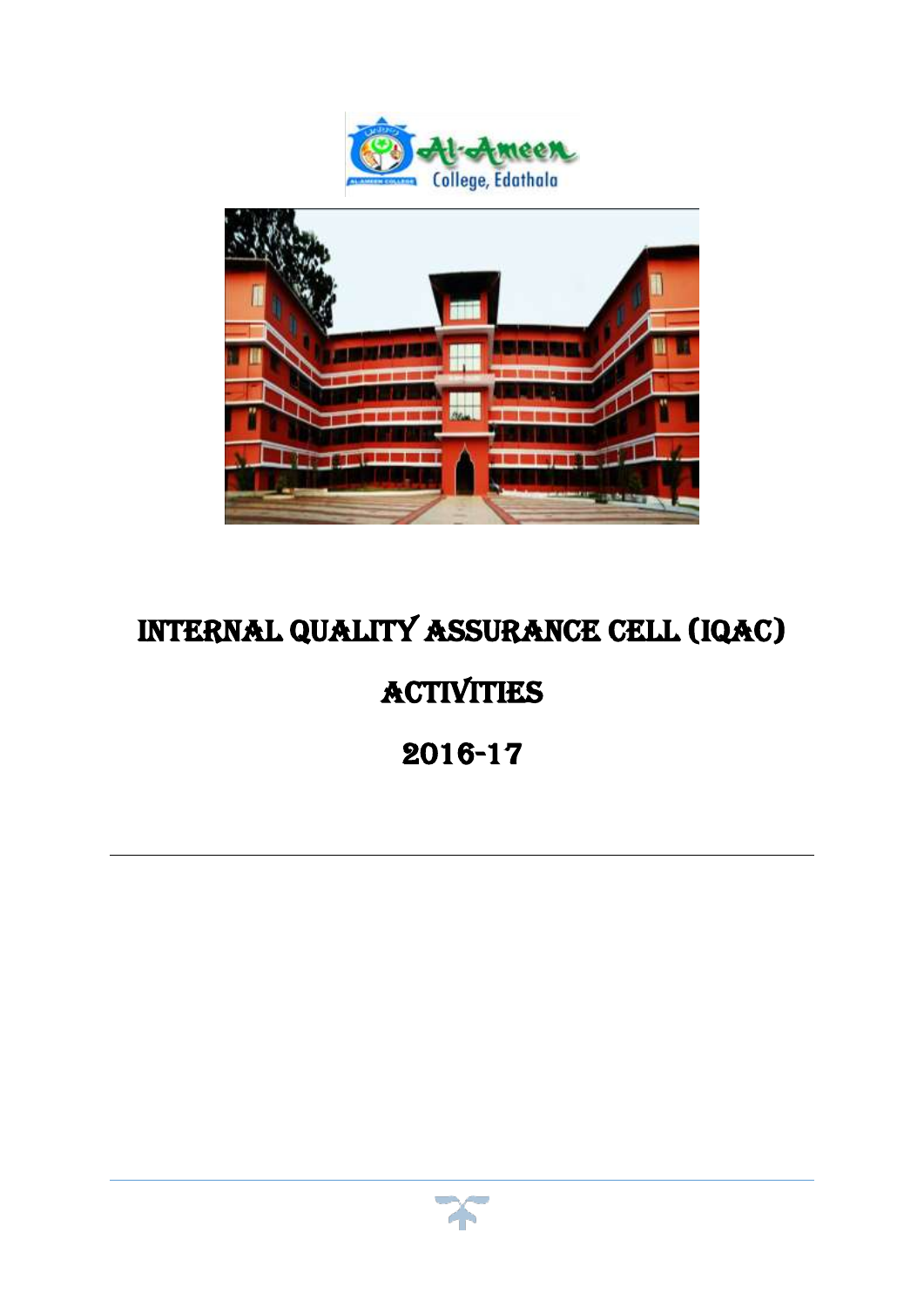## *1. One day faculty orientation program on 'Empowering teachers is the key to enhancing quality education' : 9th May 2017*

'Empowering Teachers is the Key to Enhancing Education'. Orientation encourages the teacher's confidence and helps them to adapt to the teaching environment. It contributes to more effective and productive teaching practices. It also promotes communication between the new teachers and the experienced teachers. The resource person for the day was Mr.Rijo. The first session was related with outcome based education and its relative concepts by narrating Kolb's Experiential Learning styles and cycle.

Effective learning is seen when a person progresses through a cycle of four stages: of (1) having a concrete experience followed by (2) observation of and reflection on that experience which leads to (3) the formation of abstract concepts (analysis) and generalizations (conclusions) which are then (4) used to test hypothesis in future situations, resulting in new experiences.

The second session was an interactive session where teachers were engaged with various brain storming games and intellectual / memory games. The teaching faculties who participated in the event came up highly positive remarks about the session and were thankful towards the organizers for arranging such a wonderful event.





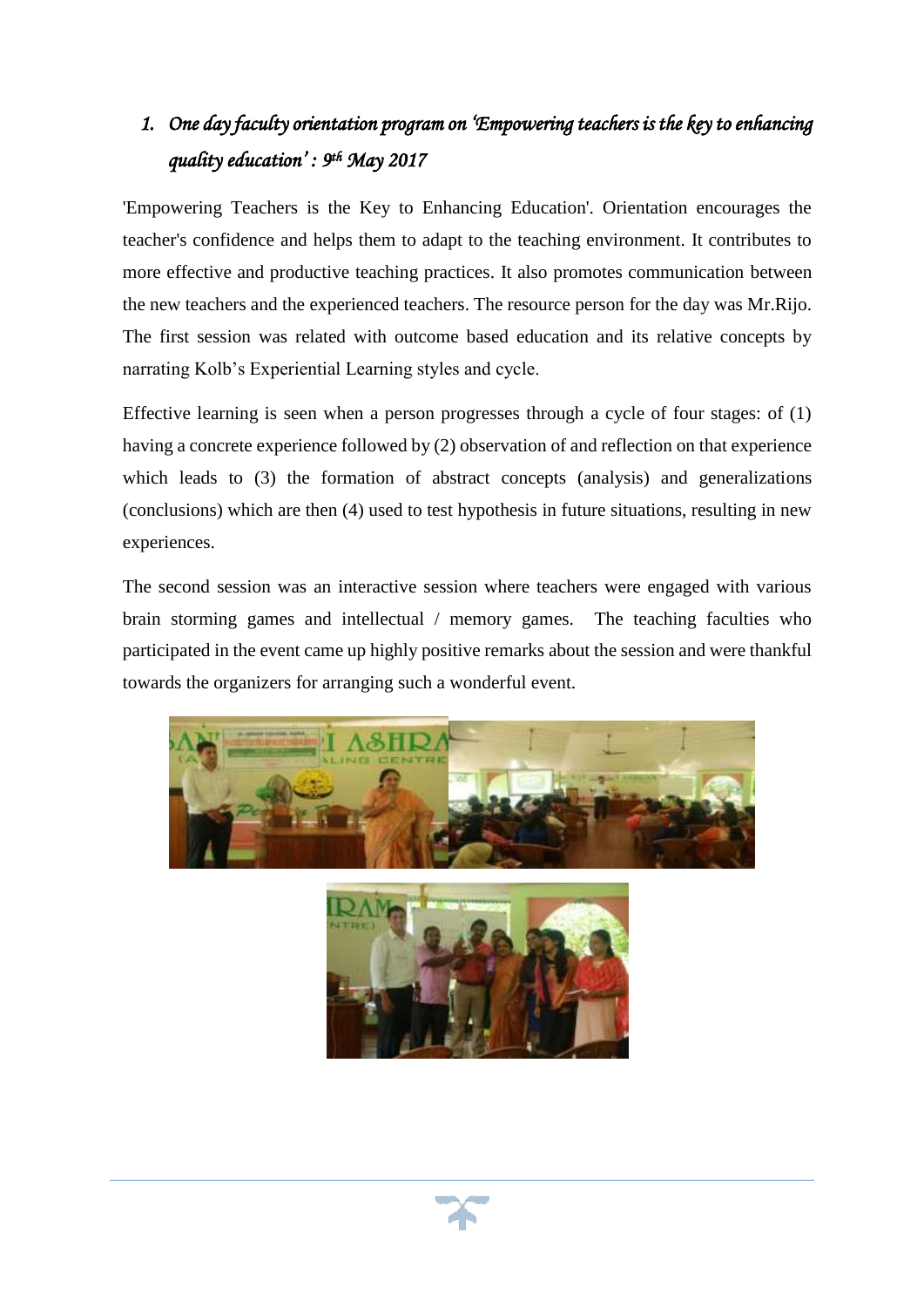

## *2. An orientation programme for ministerial staff on 'Stress Management and Teamwork' : 27th April 2017*

Stress Management is an important part of daily living for everyone. We all need stress in order to survive. Teams need it to perform well, and in the right doses, it can be very healthy, or even enjoyable. However, when stress becomes excessive it can be very damaging and unhealthy. Workers suffering from health problems are more likely to display low morale. By taking into consideration the above mentioned facts, IQAC organized an orientation programme for ministerial staff to provide stress management tips and stress management exercises to help the workers de-stress and handle their daily challenges in a relaxed, healthy manner. The resource person of the session was Adv. Renish Ravi. The orientation programme laid a great impact on the behaviour of ministerial staff and there were a lot of interactive sessions including various participative games, role play, problem solving techniques etc. The training was very much helpful for the ministerial staff since it has opened window of various methods to reduce stress and also motivated them to work in a team and develop team spirit among them. The ice breaking session has laid a foundation for all the staff to come together and work for common goals.

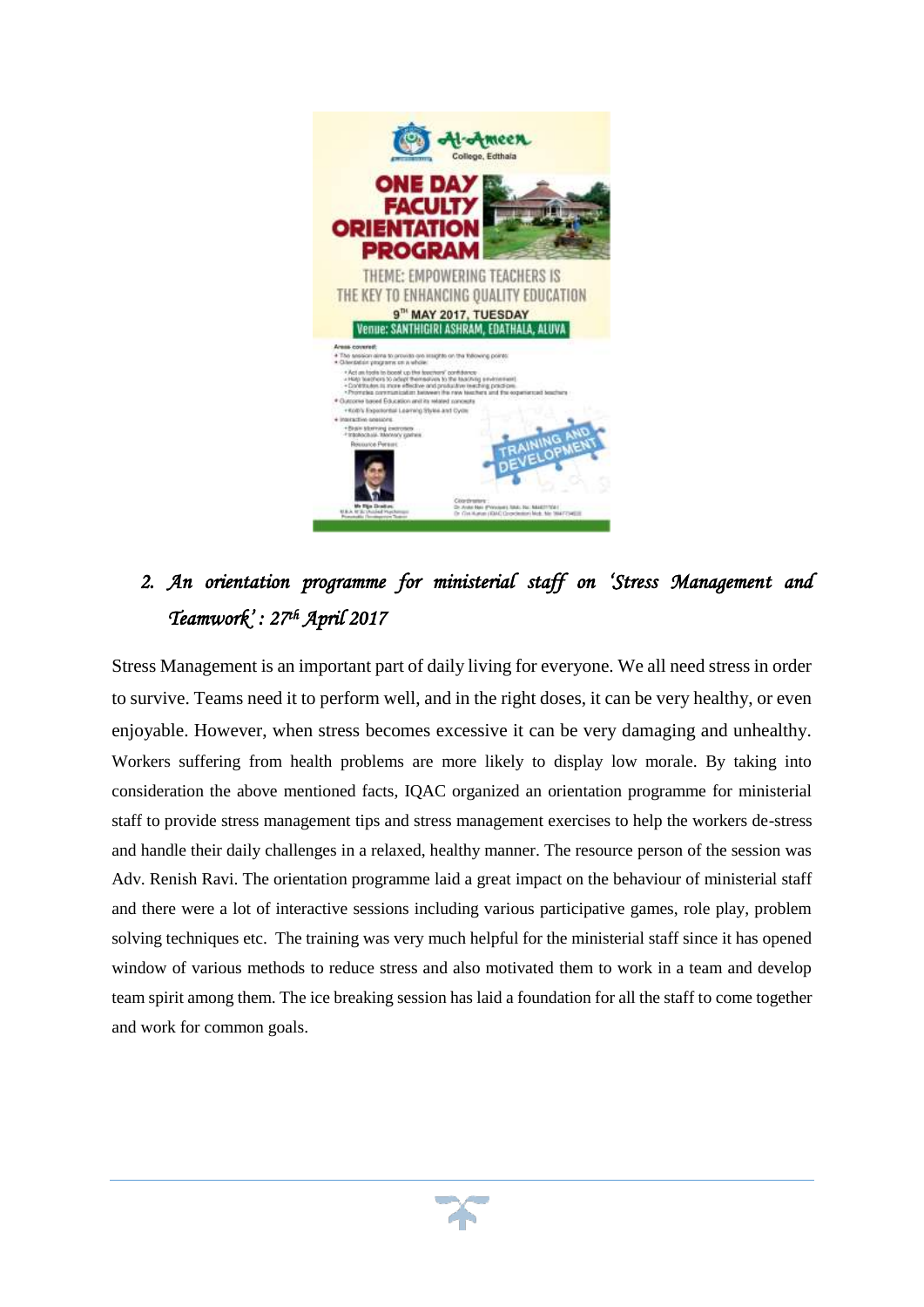

#### *3. Workshop on Statistical Package for Social Sciences (SPSS) : 15th March 2017*

Contents giarmed to be

The PG department of Commerce in association with IQAC of Al-Ameen College conducted a one day workshop on Statistical Package for Social Sciences (SPSS) was on 14th March 2017 for PG Students from various Arts and Science College and faculties of Al-Ameen College. About thirty five students took part in the workshop which was inaugurated by the Principal.The workshop aimed at elucidating the participants on the concepts and practical applications of SPSS in the research field. The interactive, technical session was handled by Dr. M, Madhulal, assistant Professor of Commerce, Al-Ameen College, Edathala, Aluva and a positive response was generated from the participants.

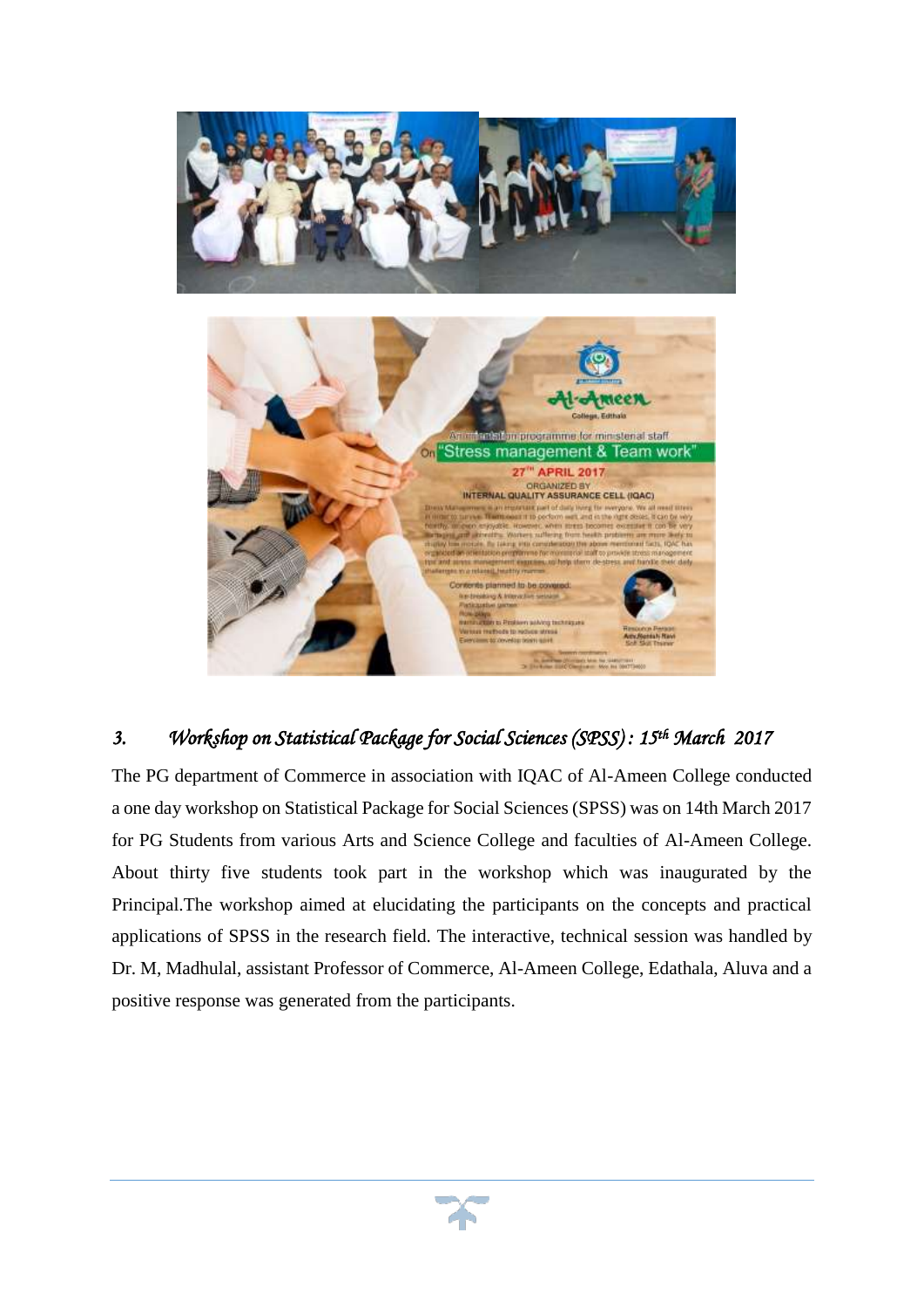

### *4. One day workshop on Central Goods and Service Tax (CGST) : 7th January 2017*

PG Department of Commerce in association with IQAC of Al-Ameen College, Edathala, Aluva has organised a Workshop on 7th January 2017. The programme was inaugurated by Mr. S. Sivankutty, Deputy Commissioner, Tax intelligence, Central Zone Commercial Tax. The event was titled as "Workshop on the Central Goods and Service Tax".

The venue of the workshop was the College Seminar Hall and this was conducted with an aim to bring awareness to the manufacturers and traders on the concepts and practical benefits of GST in their context. Hence, the department invites the manufacturers and traders from various filed to take part of the workshop. There are about 40 participants were attended. Prof.M L Paul, Associate Professor, Gulati Institute of Finance and Taxation, Thiruvananthapuram, as a resource person for the Technical session. This workshop was aimed to bring awareness to the manufacturers and traders on the concepts and practical applications of CGST. The core part of the programme was technical session. This session handled by Mr. M L Paul, Associate Professor, Gulati Institute of Finance and Taxation, Thiruvananthapuram. This session was very interactive. Base on the feedback collected from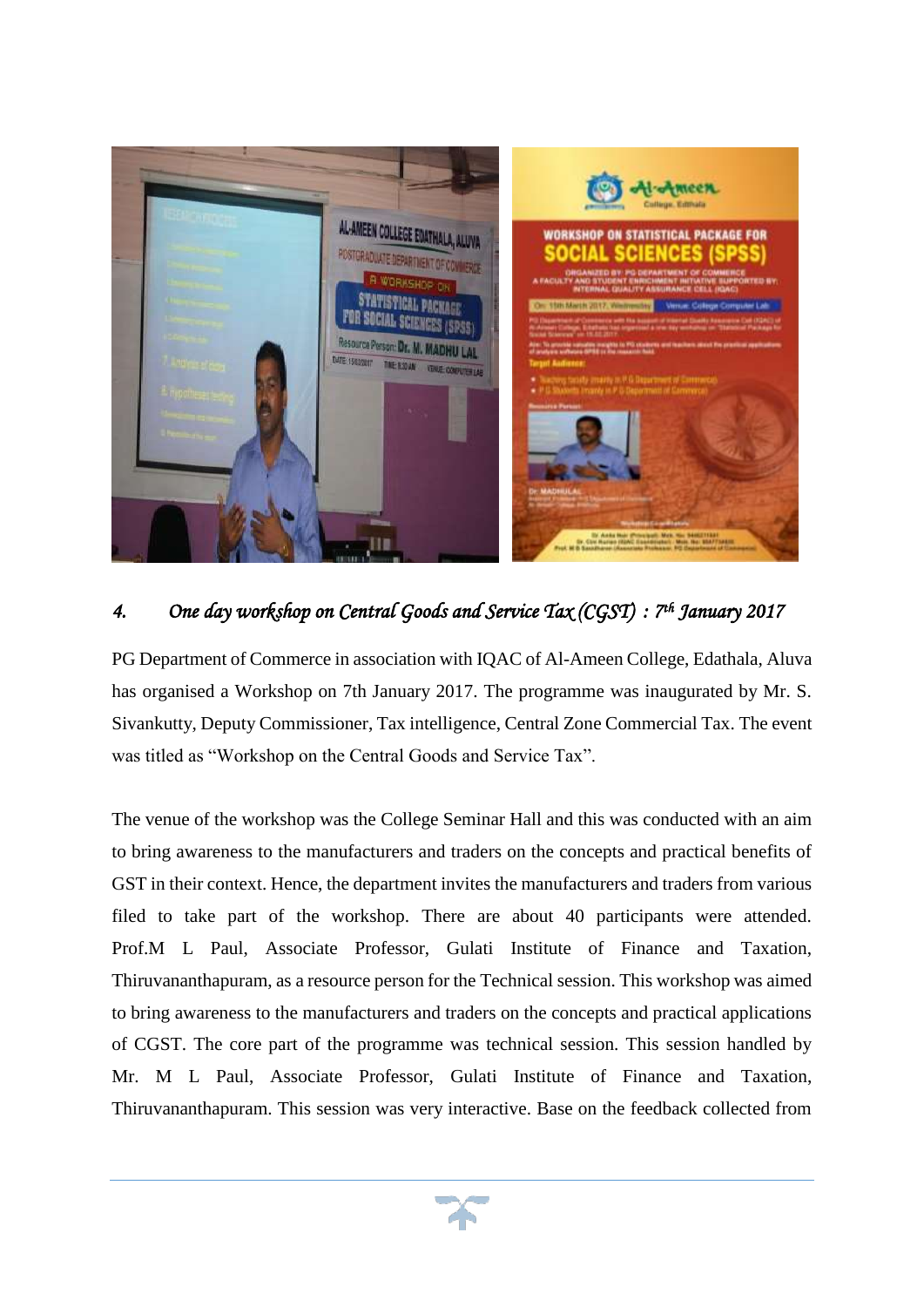audience and the observation of coordinators, it is revealed that the programme was extremely beneficial to the audience.



## *5. 'Digital India' - Project initiated by Government of India (for the non-teaching faculty) : 1 st December 2016*

Department of Computer Science in association with IQAC of Al-Ameen College organized an awareness program on "DIGITAL INDIA" on 1<sup>st</sup> December 2016 for the Non-teaching staff of the Al-Ameen College Edathala. The Programme was aimed to give an awareness on the "Digital India' Project initiated by the Govt.of India. Use of debit and Adhar cards for money transfer was of demonstrated through video clips.

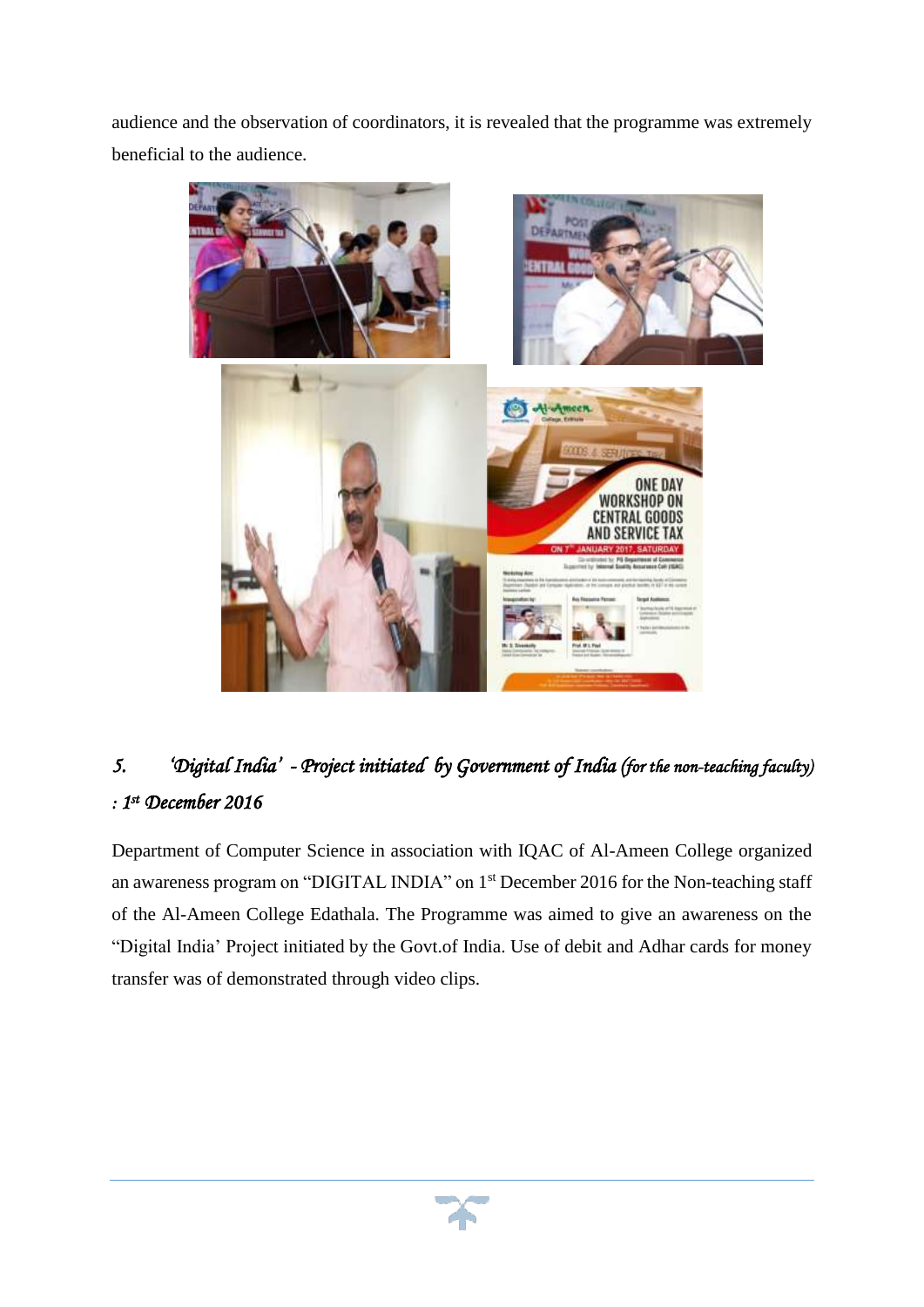



## *6. 'Digital India' - Project initiated by Government of India (forthe teaching faculty) : 2nd December 2016*

The department of Computer Science in association with IQAC of Al-Ameen College, Edathal organized an awareness program on "DIGITAL INDIA" on 02nd December 2016 for the teaching staff of the Al-Ameen College Edathala. The aim of the program was to enrich the public about cashless economy. An audio visual clip was exhibited on the use of debit and aadhar cards instead of cash for money transfer.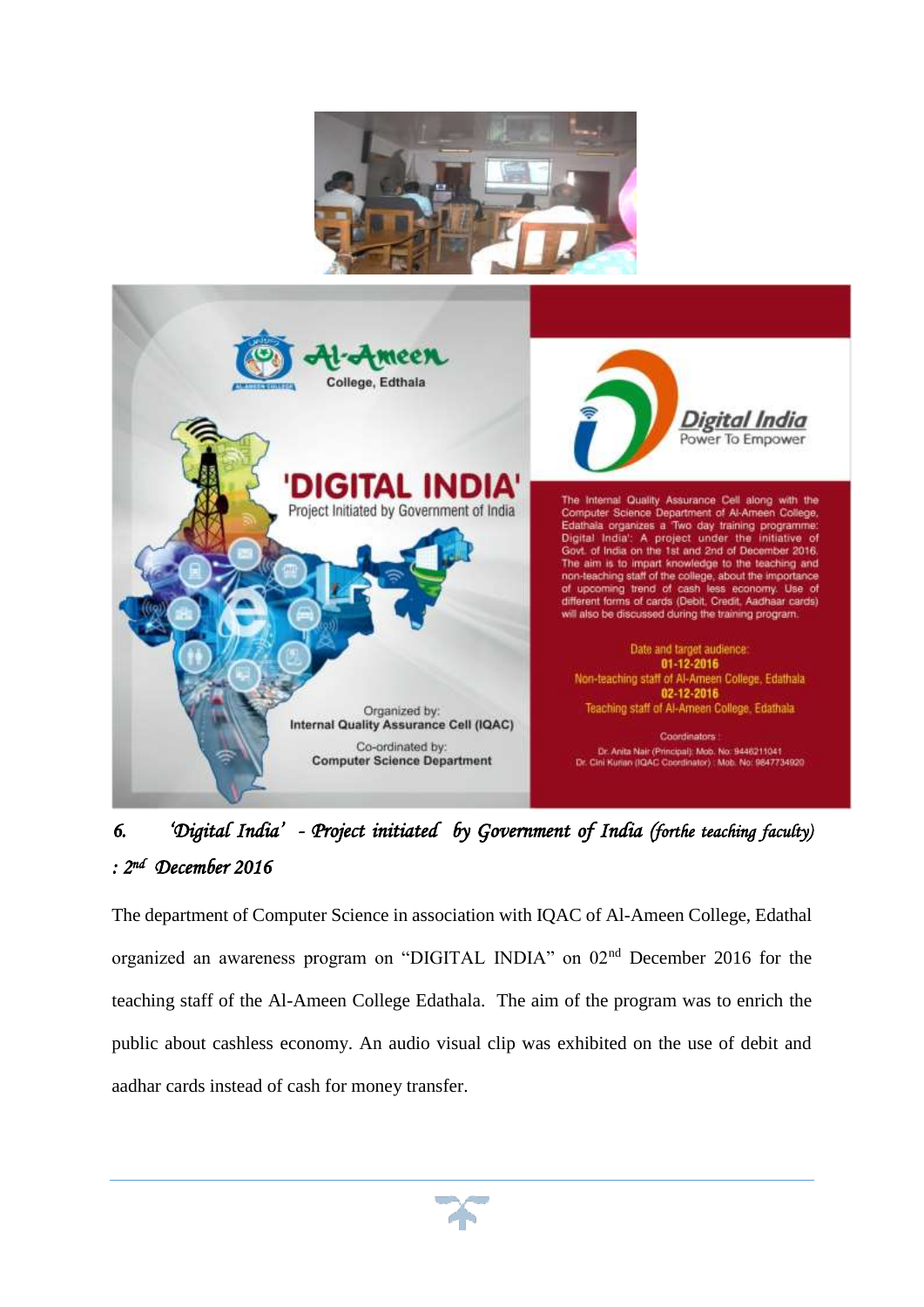



### *7. One day Workshop (Free software: LINUX) : 25th July 2016*

Department of Computer Science organized a One Day Workshop on FREE SOFTWARE (Linux) along with college IQAC on 25/07/2016. The resource person was Mr.Sivahari Nandakumar, CEO, Appropriate Technologies. The venue of the workshop was the New Computer lab of the department .

The workshop provided awareness about free software among students. The Resource person tried to familiarize the LINUX platform. The workshop was really motivating and useful for the students.

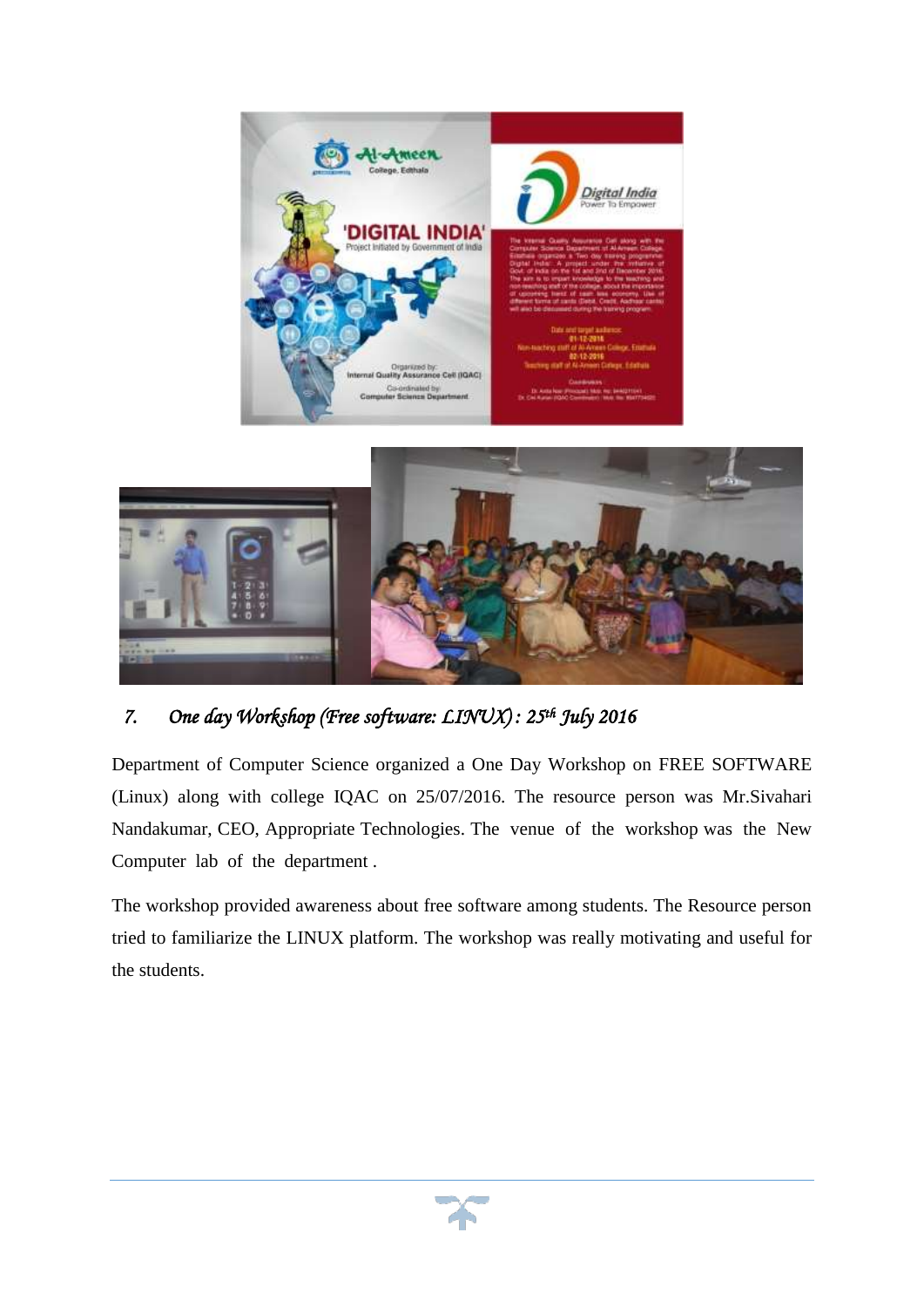



*8. One day Workshop on MOODLE for the teaching staff of the college -A faculty enrichment initiative of IQAC June 2016* 

It is necessary to keep pace with the changes in technology and e-learning is order of the day. Teachers are required to update themselves and should use modern technology to facilitate the learners. MOODLE is a [free and open-source](https://en.wikipedia.org/wiki/Free_and_open-source) [Learning Management System](https://en.wikipedia.org/wiki/Learning_management_system) (LMS). It is a learning platform designed to provide educators, administrators and learners with a single robust, secure and integrated system to create personalised learning environments. MOODLE is the open source platform that let you build the perfect education solution for your needs. Al-Ameen College introduced the use of MOODLE platform and invited Mr.Jino John, Research Scholar, Department of Computer Applications, CUSAT, for providing the faculty of the college on 7.6.2016, a first-hand knowledge on using this latest trend in the field of higher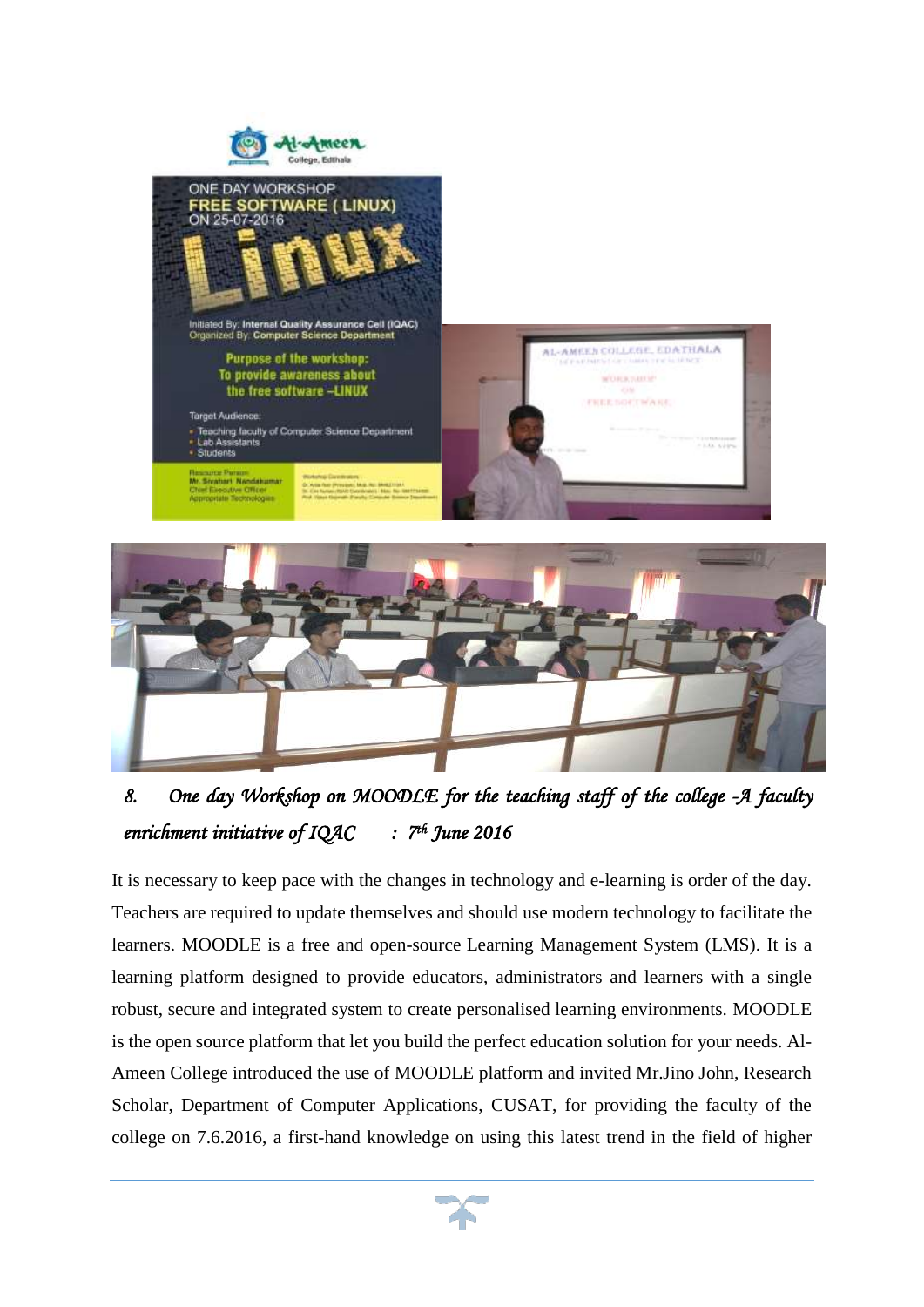education. Teachers participated enthusiastically and the session was a grand success. Around 70 Faculties participated in the programme.



### *9. One day motivation class for teaching faculty : 3rd June 2016*

The strength of our nation depends on the high quality education system and in turn the strength of education system is dependent on the teachers that are not only qualified but are also motivated and inspired. Teachers are lifelong learners, which mean they are constantly trying to grow and flourish. A key way to fuel teacher motivation is to provide opportunities to collaborate. Improving the motivation and status of teachers generally improves teaching.

Research suggests that students learn more in classrooms with highly dedicated and motivated teachers. Raising the motivation and status of teachers as well as retaining high-quality teachers is therefore vital to improving education.

The IQAC of Al-Ameen College is fully aware of the above fact and so the academic year began with a motivation class on 3.6.2016 for teaching faculty. Dr. C V Varghese, a veteran in